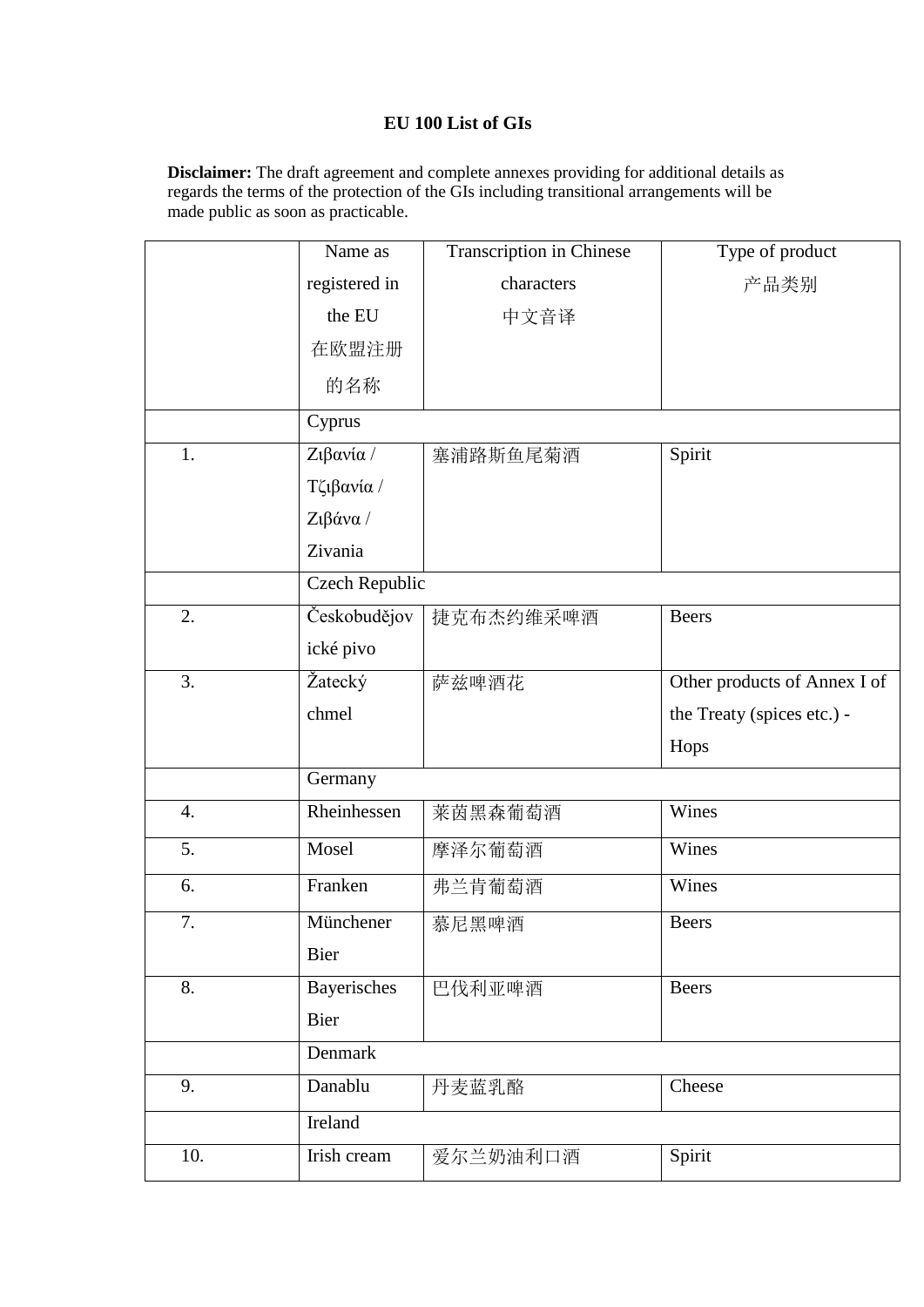| 11. | Irish whiskey  | 爱尔兰威士忌  | Spirit                          |
|-----|----------------|---------|---------------------------------|
|     | / Irish whisky |         |                                 |
|     | / Uisce        |         |                                 |
|     | Beatha         |         |                                 |
|     | Eireannach     |         |                                 |
|     | Greece         |         |                                 |
| 12. | Σάμος /        | 萨摩斯甜酒   | Wines                           |
|     | <b>Samos</b>   |         |                                 |
| 13. | Σητεία         | 西提亚橄榄油  | Oils and fats (butter,          |
|     | Λασιθίου       |         | margarine, oil, etc.) Olive Oil |
|     | Κρήτης / Sitia |         |                                 |
|     | Lasithiou      |         |                                 |
|     | Kritis         |         |                                 |
| 14. | Ελιά           | 卡拉马塔黑橄榄 | Fruit, vegetables and cereals   |
|     | Καλαμάτας /    |         | fresh or processed - Table      |
|     | Elia           |         | olives                          |
|     | Kalamatas      |         |                                 |
| 15. | Μαστίχα        | 希俄斯乳香   | Natural gums and resins -       |
|     | $X$ ίου /      |         | Chewing gum                     |
|     | Masticha       |         |                                 |
|     | Chiou          |         |                                 |
| 16. | $Φ$ έτα / Feta | 菲达奶酪    | Cheese                          |
|     | Spain          |         |                                 |
| 17. | Rioja          | 里奥哈     | Wines                           |
| 18. | Cava           | 卡瓦      | Wines                           |
| 19. | Cataluña       | 加泰罗尼亚   | Wines                           |
| 20. | La Mancha      | 拉曼恰     | Wines                           |
| 21. | Valdepeñas     | 瓦尔德佩涅斯  | Wines                           |
| 22. | Brandy de      | 雪莉白兰地   | Spirit                          |
|     | Jerez          |         |                                 |
| 23. | Queso          | 蒙切哥乳酪   | Cheese                          |
|     | Manchego       |         |                                 |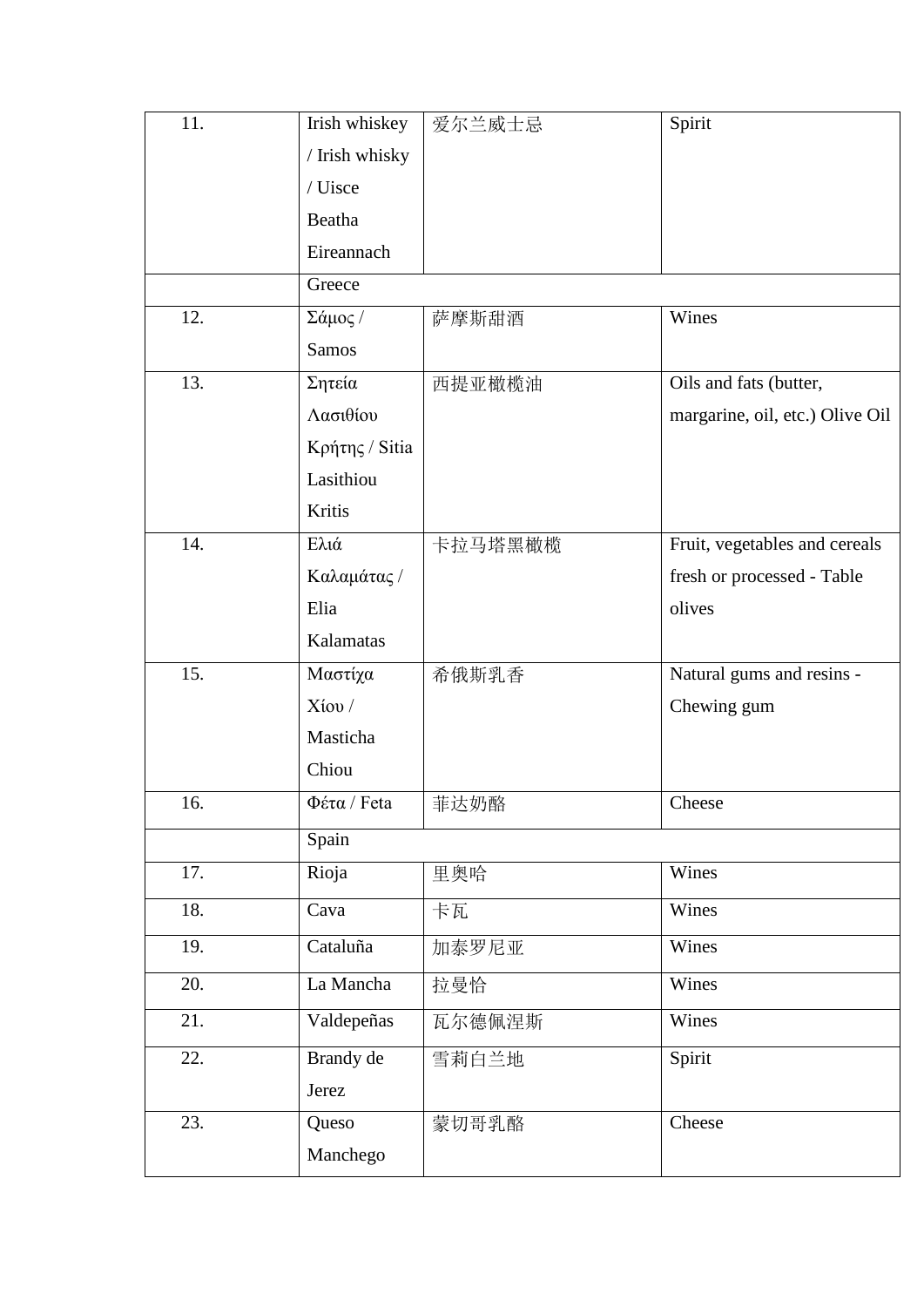| 24. | Jerez / Xérès / | 赫雷斯- 雪莉 /<br>雪莉 | Wines                           |
|-----|-----------------|-----------------|---------------------------------|
|     | Sherry          |                 |                                 |
| 25. | Navarra         | 纳瓦拉             | Wines                           |
| 26. | Valencia        | 瓦伦西亚            | Wines                           |
| 27. | Sierra Mágina   | 马吉那山脉           | Oils and fats (butter,          |
|     |                 |                 | margarine, oil, etc.) Olive oil |
| 28. | Priego de       | 布列高科尔多瓦         | Oils and fats (butter,          |
|     | Córdoba         |                 | margarine, oil, etc.) Olive oil |
|     | France          |                 |                                 |
| 29. | Alsace          | 阿尔萨斯            | Wines                           |
| 30. | Armagnac        | 雅文邑             | Spirit                          |
| 31. | Beaujolais      | 博若莱             | Wines                           |
| 32. | <b>Bordeaux</b> | 波尔多             | Wines                           |
| 33. | Bourgogne       | 勃艮第             | Wines                           |
| 34. | Calvados        | 卡尔瓦多斯           | Spirit                          |
| 35. | Chablis         | 夏布利             | Wines                           |
| 36. | Champagne       | 香槟              | Wines                           |
| 37. | Châteauneuf-    | 教皇新堡            | Wines                           |
|     | du-Pape         |                 |                                 |
| 38. | Cognac / eau-   | 干邑/干邑葡萄蒸馏酒 /夏   | Spirit                          |
|     | de-vie de       | 朗德葡萄蒸馏酒         |                                 |
|     | cognac / eau-   |                 |                                 |
|     | de-vie des      |                 |                                 |
|     | charentes       |                 |                                 |
| 39. | Comté           | 孔泰 (奶酪)         | Cheese                          |
| 40. | Côtes de        | 普罗旺斯丘           | Wines                           |
|     | Provence        |                 |                                 |
| 41. | Côtes du        | 罗讷河谷            | Wines                           |
|     | Rhône           |                 |                                 |
| 42. | Côtes du        | 露喜龙丘            | Wines                           |
|     | Roussillon      |                 |                                 |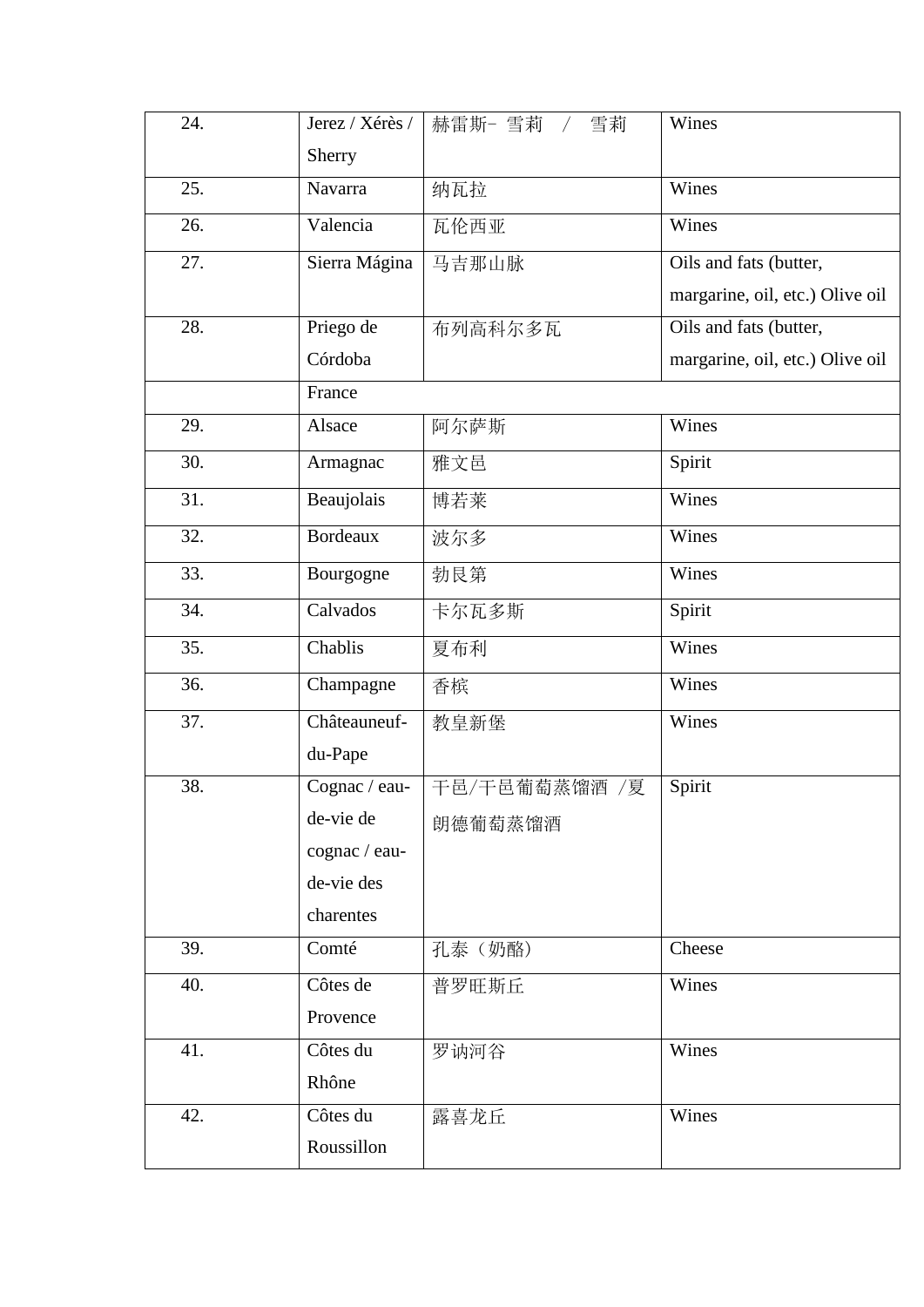| 43. | Graves            | 格拉夫         | Wines                         |
|-----|-------------------|-------------|-------------------------------|
| 44. | Languedoc         | 朗格多克        | Wines                         |
| 45. | Margaux           | 玛歌          | Wines                         |
| 46. | Médoc             | 梅多克         | Wines                         |
| 47. | Pauillac          | 波亚克         | Wines                         |
| 48. | Pays d'Oc         | 奥克地区        | Wines                         |
| 49. | Pessac-           | 佩萨克-雷奥良     | Wines                         |
|     | Léognan           |             |                               |
| 50. | Pomerol           | 波美侯         | Wines                         |
| 51. | Pruneaux          | 阿让李子干       | Fruit, vegetables and cereals |
|     | d'Agen /          |             | fresh or processed - Dried    |
|     | Pruneaux          |             | cooked plums                  |
|     | d'Agen mi-        |             |                               |
|     | cuits             |             |                               |
| 52. | Roquefort         | 洛克福(奶酪)     | Cheese                        |
| 53. | Saint-Emilion     | 圣埃米利永/圣埃米利隆 | Wines                         |
|     | Hungary           |             |                               |
| 54. | Tokaj             | 托卡伊葡萄酒      | Wines                         |
|     | Italy             |             |                               |
| 55. | Aceto             | 摩德纳香醋       | Other products of Annex I of  |
|     | balsamico di      |             | the Treaty (spices etc.) -    |
|     | Modena            |             | Sauces                        |
| 56. | Asiago            | 艾斯阿格        | Cheese                        |
| 57. | Asti              | 阿斯蒂         | Wines                         |
| 58. | <b>Barbaresco</b> | 巴巴列斯科       | Wines                         |
| 59. | <b>Bardolino</b>  | 超级巴多利诺      | Wines                         |
|     | Superiore         |             |                               |
| 60. | <b>Barolo</b>     | 巴罗洛         | Wines                         |
| 61. | <b>Brachetto</b>  | 布拉凯多        | Wines                         |
|     | d'Acqui           |             |                               |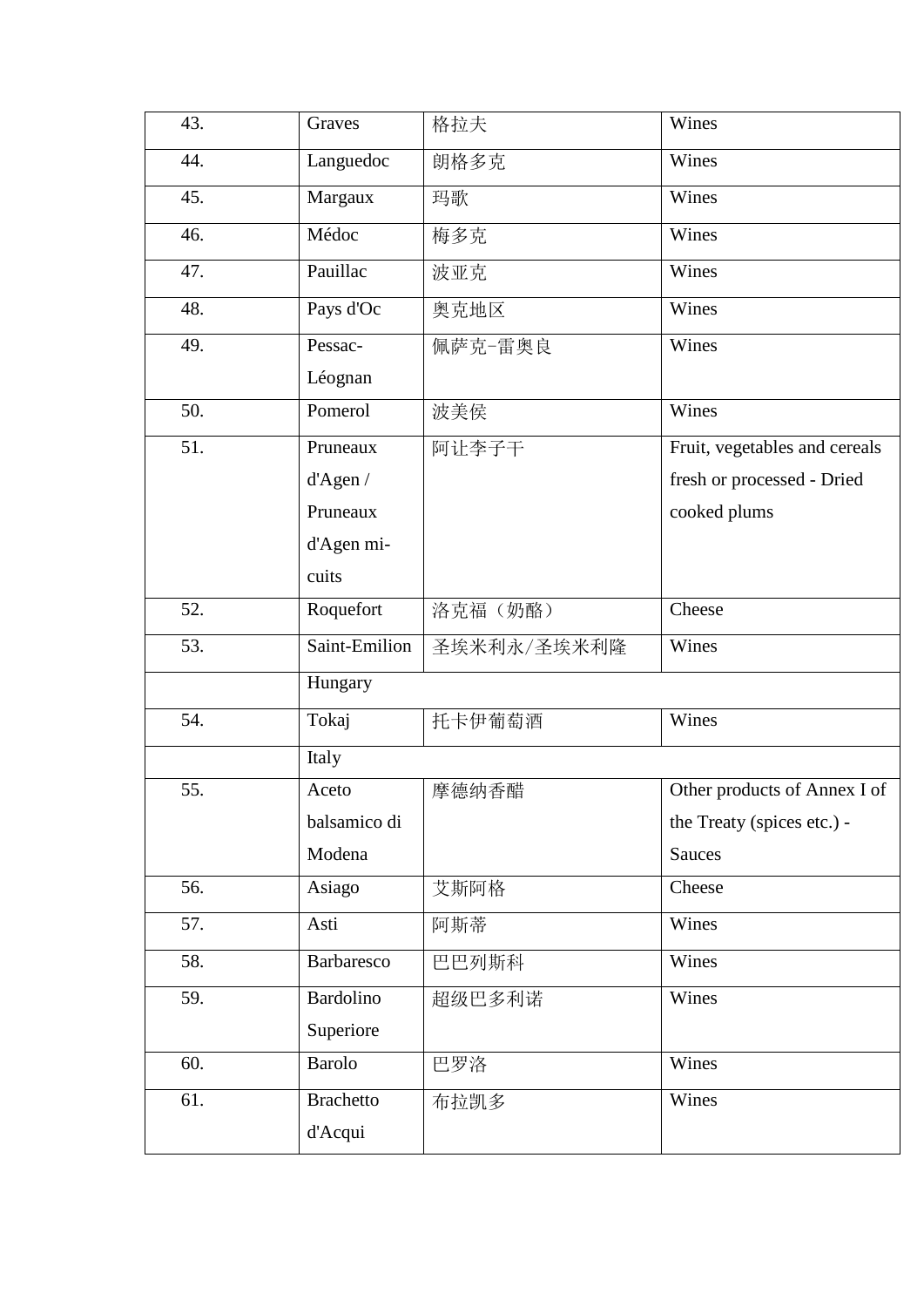| 62. | Bresaola della | 瓦特里纳风干牛肉火腿  | Meat products (cooked,       |
|-----|----------------|-------------|------------------------------|
|     | Valtellina     |             | salted, smoked, etc.)        |
| 63. | Brunello di    | 布鲁内洛蒙塔奇诺    | Wines                        |
|     | Montalcino     |             |                              |
| 64. | Chianti        | 圣康帝         | Wines                        |
| 65. | Conegliano-    | 科内利亚诺瓦尔多比亚德 | Wines                        |
|     | Valdobbiaden   | 尼 - 普罗塞克    |                              |
|     | e-Prosecco     |             |                              |
| 66. | Dolcetto       | 阿尔巴杜塞托      | Wines                        |
|     | d'Alba         |             |                              |
| 67. | Franciacorta   | 弗朗齐亚科达      | Wines                        |
| 68. | Gorgonzola     | 戈贡佐拉        | Cheese                       |
| 69. | Grana Padano   | 帕达诺干奶酪      | Cheese                       |
| 70. | Grappa         | 格拉帕酒        | Spirit                       |
| 71. | Montepulcian   | 蒙帕塞诺阿布鲁佐    | Wines                        |
|     | o d'Abruzzo    |             |                              |
| 72. | Mozzarella di  | 坎帕尼亚水牛马苏里拉奶 | Cheese                       |
|     | <b>Bufala</b>  | 酪           |                              |
|     | Campana        |             |                              |
| 73. | Parmigiano     | 帕马森雷加诺      | Cheese                       |
|     | Reggiano       |             |                              |
| 74. | Pecorino       | 佩克利诺罗马羊奶酪   | Cheese                       |
|     | Romano         |             |                              |
| 75. | Prosciutto di  | 帕尔玛火腿       | Meat products (cooked,       |
|     | Parma          |             | salted, smoked, etc.) - Hams |
| 76. | Prosciutto di  | 圣达涅莱火腿      | Meat products (cooked,       |
|     | San Daniele    |             | salted, smoked, etc.) - Hams |
| 77. | Soave          | 苏瓦韦         | Wines                        |
| 78. | Taleggio       | 塔雷吉欧乳酪      | Cheese                       |
| 79. | Toscano/       | 托斯卡诺/托斯卡纳   | Wines                        |
|     | Toscana        |             |                              |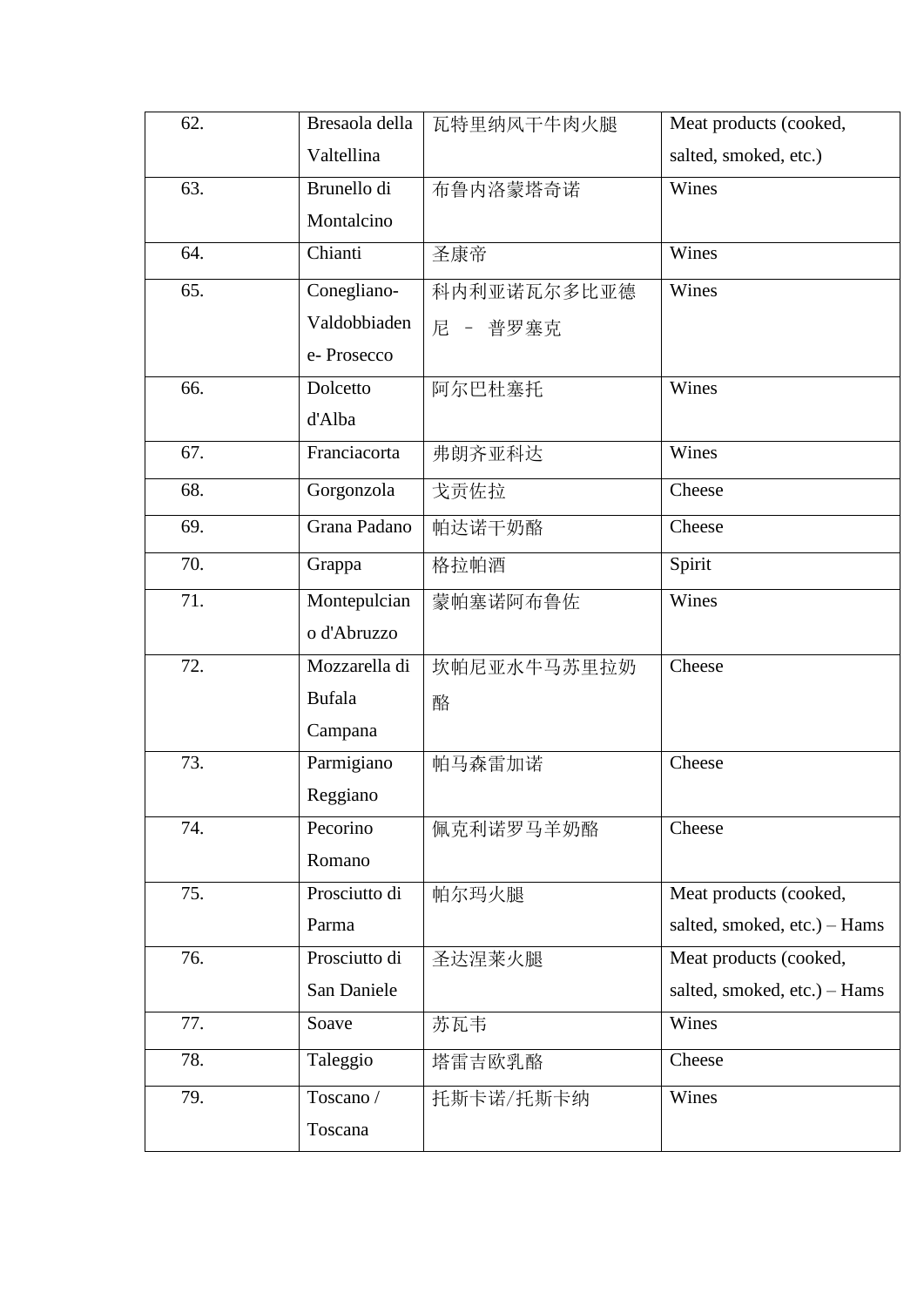| 80. | Vino nobile di | 蒙特普齐亚诺贵族葡萄酒 | Wines                         |  |
|-----|----------------|-------------|-------------------------------|--|
|     | Montepulcian   |             |                               |  |
|     | $\mathbf O$    |             |                               |  |
|     | Lithuania      |             |                               |  |
| 81. | Originali      | 立陶宛原味伏特加    | Spirit                        |  |
|     | lietuviška     |             |                               |  |
|     | degtinė /      |             |                               |  |
|     | Original       |             |                               |  |
|     | Lithuanian     |             |                               |  |
|     | vodka          |             |                               |  |
|     | Austria        |             |                               |  |
| 82. | Steirisches    | 施泰尔南瓜籽油     | Oils and fats (butter,        |  |
|     | Kürbiskernöl   |             | margarine, oil, etc.) Pumpkin |  |
|     |                |             | seed oil                      |  |
|     | Poland         |             |                               |  |
| 83. | Polska         | 波兰伏特加       | Spirit                        |  |
|     | Wódka/         |             |                               |  |
|     | Polish Vodka   |             |                               |  |
|     | Portugal       |             |                               |  |
| 84. | Alentejo       | 阿兰特茹        | Wines                         |  |
| 85. | Dão            | 杜奥          | Wines                         |  |
| 86. | Douro          | 杜罗          | Wines                         |  |
| 87. | Pêra Rocha     | 西罗沙梨        | Fruit, vegetables and cereals |  |
|     | do Oeste       |             | fresh or processed            |  |
|     | (fruit)        |             |                               |  |
| 88. | Porto / Port / | 波特酒         | Wines                         |  |
|     | Oporto         |             |                               |  |
| 89. | Vinho Verde    | 葡萄牙绿酒       | Wines                         |  |
|     | Romania        |             |                               |  |
| 90. | Cotnari        | 科特纳里葡萄酒     | Wines                         |  |
|     | Slovakia       |             |                               |  |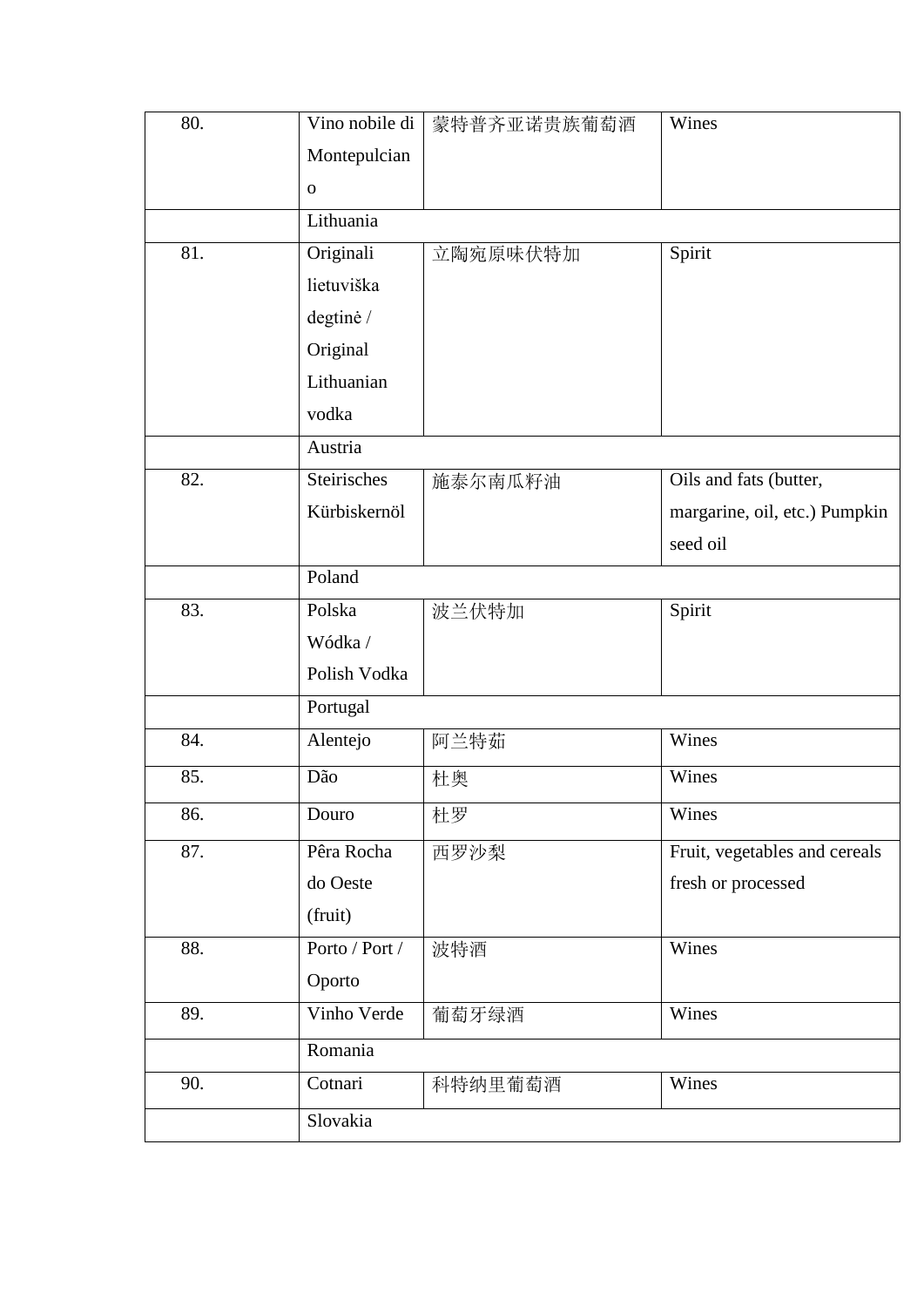| 91.     | Vinohradníck        | 托卡伊葡萄酒产区                                  | Wines  |
|---------|---------------------|-------------------------------------------|--------|
|         | a oblasť            |                                           |        |
|         | Tokaj               |                                           |        |
|         | Slovenia            |                                           |        |
|         |                     |                                           |        |
| 92.     | Vipavska            | 多丽娜葡萄酒                                    | Wines  |
|         | dolina              |                                           |        |
|         | Finland             |                                           |        |
| 93.     | Suomalainen         | 芬兰伏特加                                     | Spirit |
|         | Vodka / Finsk       |                                           |        |
|         | Vodka/              |                                           |        |
|         | Vodka of            |                                           |        |
|         | Finland             |                                           |        |
|         | Sweden              |                                           |        |
| 94.     | Svensk              | 瑞典伏特加                                     | Spirit |
|         | Vodka/              |                                           |        |
|         | Swedish             |                                           |        |
|         | Vodka               |                                           |        |
|         | United Kingdom      |                                           |        |
| 95.     | Scotch              | 苏格兰威士忌                                    | Spirit |
|         | Whisky              |                                           |        |
| 96.     | Scottish            | 苏格兰养殖三文鱼                                  | Fish   |
|         | farmed              |                                           |        |
|         | salmon              |                                           |        |
| 97.     | <b>West Country</b> | 西乡农场切德(奶酪)                                | Cheese |
|         | Farmhouse           |                                           |        |
|         | Cheddar             |                                           |        |
| 98. hun | White Stilton       | 斯提尔顿白奶酪/斯提尔顿                              | Cheese |
|         | cheese / Blue       | 蓝奶酪                                       |        |
|         | Stilton cheese      |                                           |        |
|         |                     | Belgium, Germany, France, The Netherlands |        |
| 99.     | Genièvre /          | 仁内华                                       | Spirit |
|         | Jenever /           |                                           |        |
|         | Genever             |                                           |        |
|         |                     |                                           |        |